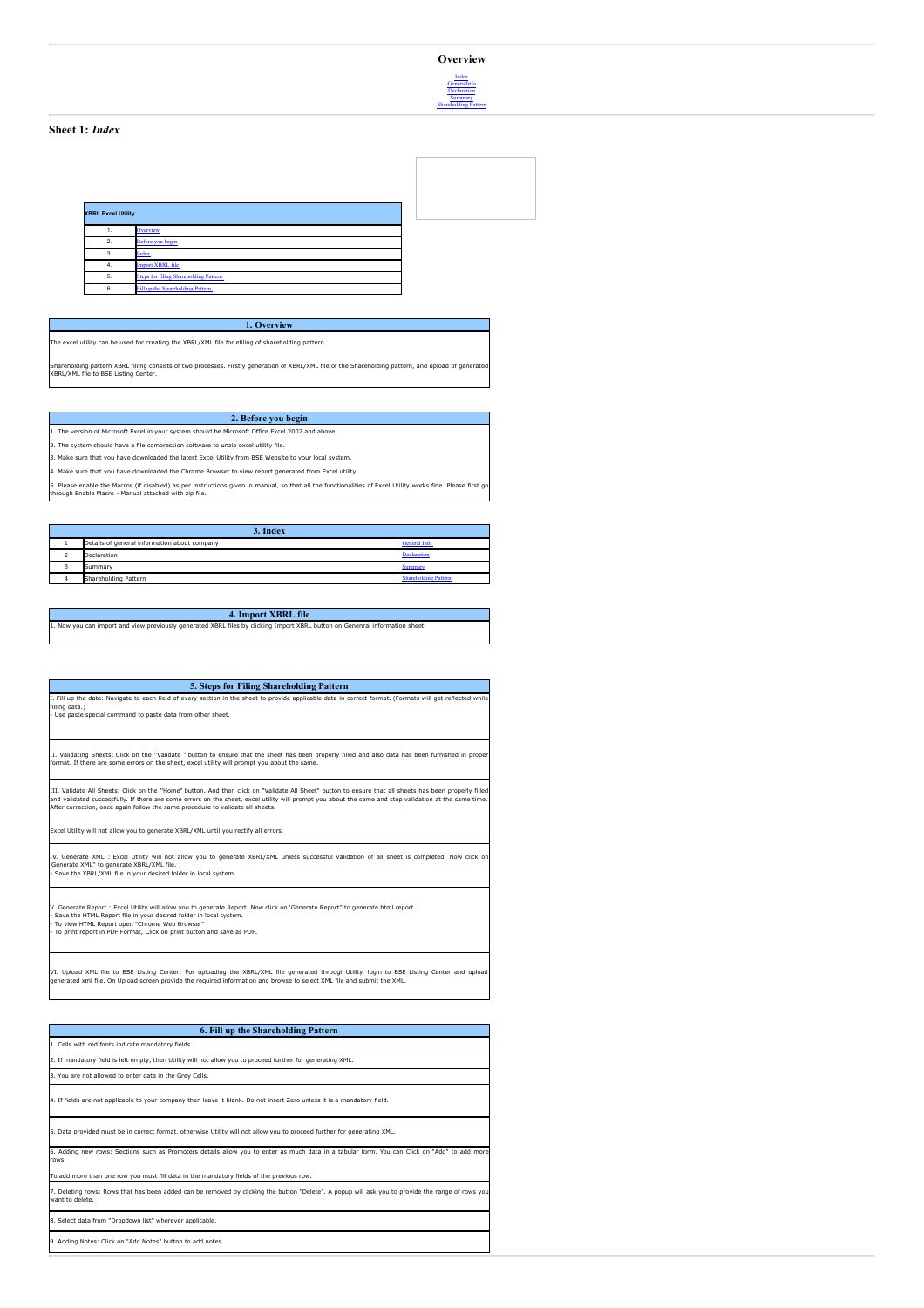## **Sheet 2:** *GeneralInfo*

| General information about company                                                          |                        |
|--------------------------------------------------------------------------------------------|------------------------|
| Scrip code                                                                                 | 526137                 |
| <b>NSE Symbol</b>                                                                          | N.A.                   |
| <b>MSEI</b> Symbol                                                                         | N.A.                   |
| <b>ISIN</b>                                                                                | INE278C01010           |
| Name of the company                                                                        | <b>SHETRON LIMITED</b> |
| Whether company is SME                                                                     | No                     |
| <b>Class of Security</b>                                                                   | <b>Equity Shares</b>   |
| Type of report                                                                             | Quarterly              |
| Quarter Ended / Half year ended/Date of Report (For Prelisting / Allotment)                | 30-09-2019             |
| Date of allotment / extinguishment (in case Capital Restructuring selected) / Listing Date |                        |
| Shareholding pattern filed under                                                           | Regulation 31 (1) (b)  |

## **Sheet 3:** *Declaration*

| Whether the Listed Entity has issued any partly paid up shares?<br>$\mathbf{I}$<br>$\overline{2}$<br>Whether the Listed Entity has issued any Warrants?<br>3 | Whether the Listed Entity has issued any Convertible Securities?                       | No<br>No<br>No | No<br>No<br>No | No<br>No | No<br>No |
|--------------------------------------------------------------------------------------------------------------------------------------------------------------|----------------------------------------------------------------------------------------|----------------|----------------|----------|----------|
|                                                                                                                                                              |                                                                                        |                |                |          |          |
|                                                                                                                                                              |                                                                                        |                |                |          |          |
|                                                                                                                                                              |                                                                                        |                |                | No       | No.      |
| $\ddot{4}$                                                                                                                                                   | Whether the Listed Entity has any shares against which depository receipts are issued? | No             | No             | No       | No       |
| 5<br>Whether the Listed Entity has any shares in locked-in?                                                                                                  |                                                                                        | No             | No             | No       | No       |
| 6                                                                                                                                                            | Whether any shares held by promoters are pledge or otherwise encumbered?               | Yes            | Yes            |          |          |
| $\overline{7}$                                                                                                                                               | Whether company has equity shares with differential voting rights?                     | No             | No             | No       | No       |
| 8<br>Whether the listed entity has any significant beneficial owner?                                                                                         |                                                                                        | Yes            |                |          |          |

# **Sheet 4:** *Summary*

|                                                                                                                  | Table I - Summary Statement holding of specified securities |                                  |                                         |                                            |                                              |                                                     |                                                                          |                                         |                           |                                                                        |                                            |                                                                                |                                                             |                                                                                    |                                                                                                                 |                                        |                                                    |                                                                  |                                                    |                                                             |
|------------------------------------------------------------------------------------------------------------------|-------------------------------------------------------------|----------------------------------|-----------------------------------------|--------------------------------------------|----------------------------------------------|-----------------------------------------------------|--------------------------------------------------------------------------|-----------------------------------------|---------------------------|------------------------------------------------------------------------|--------------------------------------------|--------------------------------------------------------------------------------|-------------------------------------------------------------|------------------------------------------------------------------------------------|-----------------------------------------------------------------------------------------------------------------|----------------------------------------|----------------------------------------------------|------------------------------------------------------------------|----------------------------------------------------|-------------------------------------------------------------|
| Note: Data will be automatically populated from shareholding pattern sheet - Data Entry Restricted in this sheet |                                                             |                                  |                                         |                                            |                                              |                                                     |                                                                          |                                         |                           |                                                                        |                                            |                                                                                |                                                             |                                                                                    |                                                                                                                 |                                        |                                                    |                                                                  |                                                    |                                                             |
| Category<br>$\mathcal{L}$                                                                                        | Category of shareholder<br>(II)                             |                                  | No. of fully                            | No. Of<br>Partly                           | No. Of share                                 | Total nos                                           | Shareholding<br>as a % of total<br>no. of shares                         |                                         | No of Voting (XIV) Rights | Number of Voting Rights<br>held in each class of<br>securities<br>(IX) |                                            | No. Of Shares<br>Underlying<br>Outstanding<br>convertible<br>securities<br>(X) |                                                             | No. Of Shares<br>Underlying                                                        | Shareholding, a<br>a % assuming<br>full conversion<br>of convertible                                            | Number of Locked<br>in shares<br>(XII) |                                                    | Number of Shares<br>pledged or otherwise<br>encumbered<br>(XIII) |                                                    | Number of                                                   |
|                                                                                                                  |                                                             | Nos. Of<br>shareholders<br>(III) | paid up<br>equity share<br>held<br>(IV) | paid-up<br>equity<br>shares<br>held<br>(V) | underlying<br>Depository<br>Receipts<br>(VI) | shares<br>held<br>$(VII) =$<br>$(IV)+(V)$ +<br>(VI) | (calculated as<br>per SCRR,<br>1957<br>(VIII)<br>As a % of<br>$(A+B+C2)$ | Class<br>eg:<br>$\overline{\mathbf{x}}$ | Class<br>eg:y             | Total                                                                  | Total as a 9<br><sup>of</sup><br>$(A+B+C)$ |                                                                                | No. of Shares<br>Underlying<br>Outstanding<br>Warrants (Xi) | Outstanding<br>convertible<br>securities and<br>No. Of<br>Warrants<br>$(Xi)$ $(a)$ | securities (as a<br>percentage of<br>diluted share<br>capital)<br>$(XI) = (VII)+(X)$<br>As a % of<br>$(A+B+C2)$ | No.<br>(a)                             | As a % of<br>total<br><b>Shares</b><br>held<br>(b) | No.<br>(a)                                                       | As a % of<br>total<br><b>Shares</b><br>held<br>(b) | equity shares<br>held in<br>dematerialized<br>form<br>(XIV) |
| (A)                                                                                                              | Promoter & Promoter Group                                   |                                  | 579665                                  |                                            |                                              | 5796652                                             | 64.38                                                                    | 5,796,652.00                            |                           | 5796652.00                                                             | 64.38                                      |                                                                                |                                                             |                                                                                    | 64.3                                                                                                            |                                        |                                                    | 583089                                                           | 10.06                                              | 5796652                                                     |
| (B)                                                                                                              | Public                                                      | 4514                             | 3206648                                 |                                            |                                              | 3206648                                             | 35.62                                                                    | 3206648.00                              |                           | 3206648.00                                                             | 35.62                                      |                                                                                |                                                             |                                                                                    | 35.62                                                                                                           |                                        |                                                    |                                                                  |                                                    | 3006123                                                     |
| (C)                                                                                                              | Non Promoter- Non Public                                    |                                  |                                         |                                            |                                              |                                                     |                                                                          |                                         |                           |                                                                        |                                            |                                                                                |                                                             |                                                                                    |                                                                                                                 |                                        |                                                    |                                                                  |                                                    |                                                             |
| (C1)                                                                                                             | <b>Shares underlying DRs</b>                                |                                  |                                         |                                            |                                              |                                                     |                                                                          |                                         |                           |                                                                        |                                            |                                                                                |                                                             |                                                                                    |                                                                                                                 |                                        |                                                    |                                                                  |                                                    |                                                             |
| (C2)                                                                                                             | <b>Shares held by Employee Trusts</b>                       |                                  |                                         |                                            |                                              |                                                     |                                                                          |                                         |                           |                                                                        |                                            |                                                                                |                                                             |                                                                                    |                                                                                                                 |                                        |                                                    |                                                                  |                                                    |                                                             |
|                                                                                                                  | Total                                                       | 4527                             | 9003300                                 |                                            |                                              | 9003300                                             | 100                                                                      | 9003300.00                              |                           | 9003300.00                                                             | 100.00                                     |                                                                                |                                                             |                                                                                    | 100                                                                                                             |                                        |                                                    | 583089                                                           | 6.48                                               | 8802775                                                     |

# **Sheet 5:** *Shareholding Pattern*

|     |                                                                                        |                    |                                 |                                                                | No.                                                                 |                                                                 |                                                                             | Shareholdin<br>as a % of                                                                                     |                                | Number of Voting Rights held in each class of securities<br>(IX)<br>No of Voting (XIV)<br>Rights |               |                                                   |                                                                                          |                                                                               | No. Of                                                                                                           | Shareholdi<br>, as a $%$<br>assuming<br>full                                                                                                                | Number of<br>Locked in<br>shares<br>(XII) |                                   | Number of<br>Shares pledged<br>or otherwise<br>encumbered<br>(XIII) |                                             |
|-----|----------------------------------------------------------------------------------------|--------------------|---------------------------------|----------------------------------------------------------------|---------------------------------------------------------------------|-----------------------------------------------------------------|-----------------------------------------------------------------------------|--------------------------------------------------------------------------------------------------------------|--------------------------------|--------------------------------------------------------------------------------------------------|---------------|---------------------------------------------------|------------------------------------------------------------------------------------------|-------------------------------------------------------------------------------|------------------------------------------------------------------------------------------------------------------|-------------------------------------------------------------------------------------------------------------------------------------------------------------|-------------------------------------------|-----------------------------------|---------------------------------------------------------------------|---------------------------------------------|
| Sr. | Category & Name<br>of the<br>Shareholders<br>(1)                                       |                    | Nos. Of<br>shareholder<br>(III) | No. of<br>fully<br>paid up<br>equity<br>shares<br>held<br>(IV) | <b>Of</b><br>Partly<br>paid-<br>up<br>quit<br>shares<br>held<br>(V) | No. Of<br>shares<br>underlying<br>Depositor<br>Receipts<br>(VI) | Total<br>nos.<br>shares<br>held<br>$(VII) =$<br>$(IV)$ +<br>$(V)$ +<br>(VI) | total no. of<br>shares<br><b>Calculated</b><br>as per<br>SCRR,<br>1957)<br>(VIII)<br>As a % of<br>$(A+B+C2)$ | Class<br>eg:<br>$\overline{X}$ | Class<br>eg:y                                                                                    | Total         | Total<br>as<br>a % c<br>Total<br>Voting<br>rights | No. Of<br><b>Shares</b><br>Underlying<br>Outstanding<br>convertible<br>securities<br>(X) | No. of<br>Shares<br>Underlying<br>Outstandin<br>Warrants<br>(X <sub>i</sub> ) | <b>Shares</b><br>Underlying<br>Outstandin<br>convertible<br>securities<br>and No. Of<br>Warrants<br>$(Xi)$ $(a)$ | conversion<br>of<br>convertible<br>securities (<br>as a<br>percentage<br>of diluted<br>share capital)<br>$(XI) = (VII) +$<br>(X)<br>As a % of<br>$(A+B+C2)$ | As a 9                                    | of total<br>Shares<br>held<br>(b) | No.<br>(a)                                                          | As a %<br>of total<br>Shares<br>held<br>(b) |
|     | A Table II - Statement showing shareholding pattern of the Promoter and Promoter Group |                    |                                 |                                                                |                                                                     |                                                                 |                                                                             |                                                                                                              |                                |                                                                                                  |               |                                                   |                                                                                          |                                                                               |                                                                                                                  |                                                                                                                                                             |                                           |                                   |                                                                     |                                             |
|     | $(1)$ Indian                                                                           |                    |                                 |                                                                |                                                                     |                                                                 |                                                                             |                                                                                                              |                                |                                                                                                  |               |                                                   |                                                                                          |                                                                               |                                                                                                                  |                                                                                                                                                             |                                           |                                   |                                                                     |                                             |
|     | (a) Individuals/Hindu undivided Family                                                 |                    | 1742485                         |                                                                |                                                                     | 1742485                                                         |                                                                             | 19.35 1742485.00                                                                                             |                                | 1742485                                                                                          | 19.35         |                                                   |                                                                                          |                                                                               | 19.35                                                                                                            |                                                                                                                                                             |                                           | 483089                            | 27.72 1742485                                                       |                                             |
|     | (b) Central Government/ State Government(s)                                            |                    |                                 |                                                                |                                                                     |                                                                 |                                                                             |                                                                                                              |                                |                                                                                                  |               |                                                   |                                                                                          |                                                                               |                                                                                                                  |                                                                                                                                                             |                                           |                                   |                                                                     |                                             |
|     | (c) Financial Institutions/ Banks                                                      |                    |                                 |                                                                |                                                                     |                                                                 |                                                                             |                                                                                                              |                                |                                                                                                  |               |                                                   |                                                                                          |                                                                               |                                                                                                                  |                                                                                                                                                             |                                           |                                   |                                                                     |                                             |
|     | (d) Any Other (specify)                                                                |                    | 4054162                         |                                                                |                                                                     | 4054167                                                         | 45.03                                                                       | 4054167.00                                                                                                   |                                | 4054167                                                                                          | 45.03         |                                                   |                                                                                          |                                                                               | 45.03                                                                                                            |                                                                                                                                                             |                                           | 100000                            | 2.47 4054167                                                        |                                             |
|     |                                                                                        | Sub-Total $(A)(1)$ |                                 | 13 579 6652                                                    |                                                                     |                                                                 | 5796652                                                                     | 64.38                                                                                                        | 5796652.00                     |                                                                                                  | 5796652 64.38 |                                                   |                                                                                          |                                                                               |                                                                                                                  | 64.38                                                                                                                                                       |                                           |                                   | 583089                                                              | 10.06                                       |
|     | (2) Foreign                                                                            |                    |                                 |                                                                |                                                                     |                                                                 |                                                                             |                                                                                                              |                                |                                                                                                  |               |                                                   |                                                                                          |                                                                               |                                                                                                                  |                                                                                                                                                             |                                           |                                   |                                                                     |                                             |
|     | (a) Individuals (NonResident Individuals/Foreign Individuals)                          |                    |                                 |                                                                |                                                                     |                                                                 |                                                                             |                                                                                                              |                                |                                                                                                  |               |                                                   |                                                                                          |                                                                               |                                                                                                                  |                                                                                                                                                             |                                           |                                   |                                                                     |                                             |
|     | (b) Government                                                                         |                    |                                 |                                                                |                                                                     |                                                                 |                                                                             |                                                                                                              |                                |                                                                                                  |               |                                                   |                                                                                          |                                                                               |                                                                                                                  |                                                                                                                                                             |                                           |                                   |                                                                     |                                             |
|     | (c) Institutions                                                                       |                    |                                 |                                                                |                                                                     |                                                                 |                                                                             |                                                                                                              |                                |                                                                                                  |               |                                                   |                                                                                          |                                                                               |                                                                                                                  |                                                                                                                                                             |                                           |                                   |                                                                     |                                             |